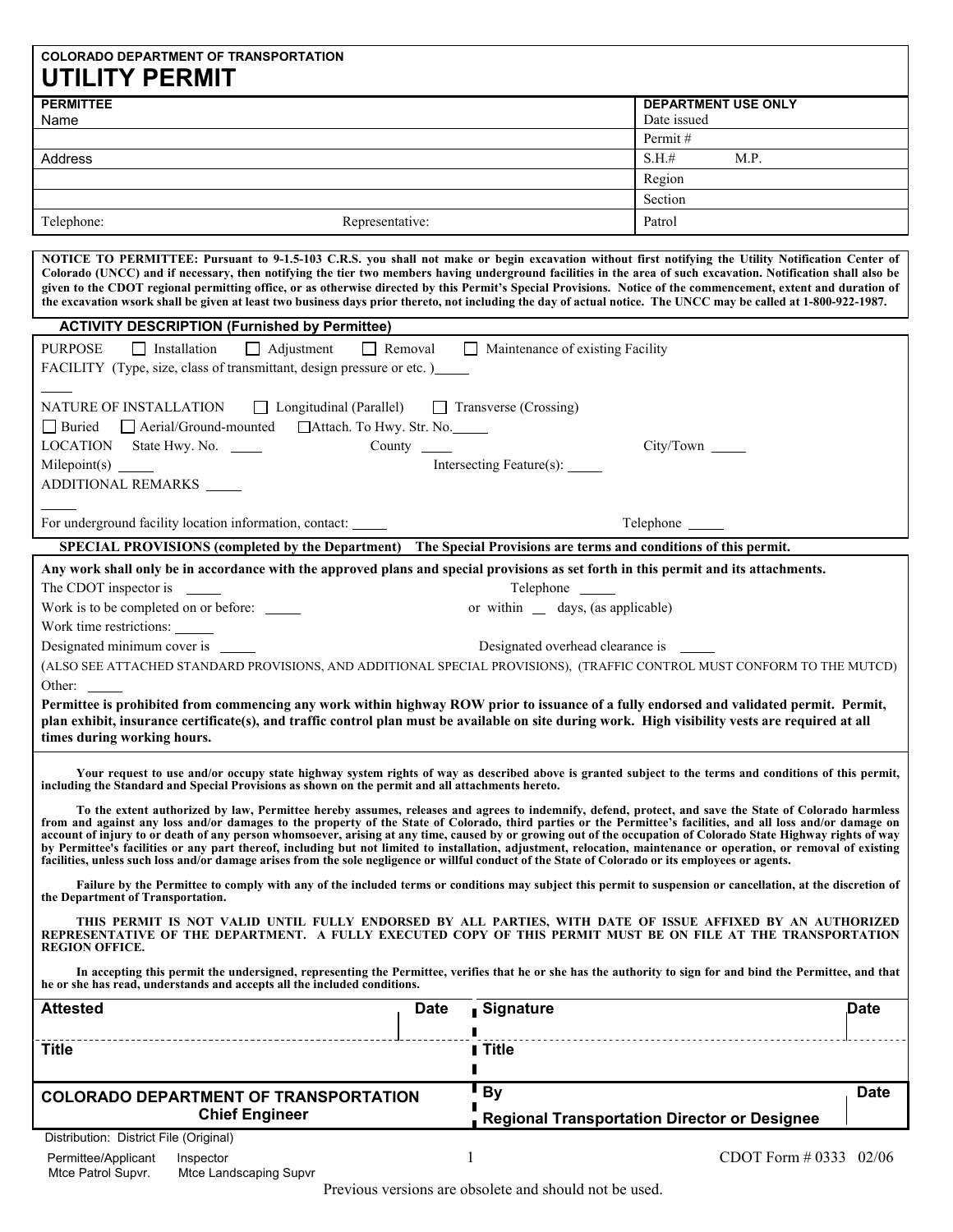## **The following Standard Provisions are terms and conditions of this permit:**

## **Effective March 1, 2006**

Utility work authorized under this permit shall comply with the requirements of the State Highway Utility Accommodation Code, and applicable federal, state, local, and industry codes and regulations.

Construction of any portion of the highway facility, including the pavement structure, subsurface support, drainage, landscaping elements and all appurtenant features, shall comply with the provisions of the CDOT Standard Specifications for Road and Bridge Construction, and with the Colorado Standard Plans (M & S Standards).

## **1. COMMENCEMENT AND COMPLETION**

Work on highway Right of Way (ROW) shall not commence prior to issuance of a fully endorsed and validated permit.

Permittee shall notify the CDOT inspector:

- a. At least 2 working days prior to commencing work, or resuming operations which have been suspended for five or more consecutive working days
- b. When suspending operations for 5 or more working days
- c. Upon completion of work.

Work shall not proceed beyond a completion date specified in the Special Provisions without written approval of the Department.

## **2. PLANS, PLAN REVISIONS, ALTERED WORK**

Plans or work sketch (EXHIBIT A) are subject to CDOT approval. A copy of the approved plans or sketch must be available on site during work. Plan revisions or altered work differing in scope or nature from that authorized under this permit, are subject to CDOT prior approval. Permittee shall promptly notify the CDOT inspector of changed or unforeseen conditions, which may occur on the job.

#### **3. INSURANCE**

Insurance Requirements for Utility and Special-Use Permits (Revised 7-05 per State Requirements)

- A. The Permittee shall obtain, and maintain at all times during the performance of work authorized by this Permit, insurance in the following kinds and amounts. The Permittee shall require any Contractor working for them within the State Highway Right of Way to obtain like coverage. The Permittee shall also require any Contractor or Consultant performing work described in subparagraph 4) below, to obtain Professional Liability Insurance.
	- 1) Workers' Compensation Insurance as required by state statute, and Employer's Liability Insurance covering all employees acting within the course and scope of their employment and work on the activities authorized by this Permit.
	- 2) Commercial General Liability Insurance written on ISO occurrence form CG 00 01 10/93 or equivalent, covering premises operations, fire damage, independent Consultants, products and completed operations, blanket contractual liability, personal injury, and advertising liability with minimum limits as follows:
		- a. \$1,000,000 each occurrence;
		- b. \$2,000,000 general aggregate;
		- c. \$2,000,000 products and completed operations aggregate; and
		- d. \$50,000 any one fire.

e. For any permanent Permittee-owned installations located within the State Highway Right of Way, highway repairs, or site restoration, Completed Operations coverage shall be provided for a minimum period of one year following final acceptance of work.

If any aggregate limit is reduced below 1,000,000 because of claims made or paid, the Permittee, or as applicable - their Contractor, shall immediately obtain additional insurance to restore the full aggregate limit and furnish to CDOT a certificate or other document satisfactory to CDOT showing compliance with this provision.

- 3) Automobile Liability Insurance covering any auto (including owned, hired and non-owned autos) with a minimum limit as follows: \$1,000,000 each accident combined single limit.
- 4) For any: a) engineering design; b) construction inspection; or, c) traffic control plans approved by a Traffic Control Supervisor; done in association with the operations or installations authorized by this permit, Professional Liability Insurance with minimum limits of liability of not less than \$1,000,000 Each Claim and \$1,000,000 Annual Aggregate. If the policy is written on a Claims Made form, the Permittee, or, as applicable – their Consultant or Contractor, shall renew and maintain Professional Liability Insurance for a minimum of two years following final acceptance of the work, or provide a project specific Policy with a two year extended reporting provision.
- 5) Pollution Legal Liability Insurance with minimum limits of liability of \$1,000,000 Each Claim and \$1,000,000 Annual Aggregate. CDOT shall be named as an additional insured to the Pollution Legal Liability policy. If the Policy is a component of the Professional Liability Policy, the Additional Insured requirement is waived, and the Policy shall be written on a Claims Made form, with an extended reporting period of at least two year following final acceptance of the work.
- 6) Umbrella or Excess Liability Insurance with minimum limits of \$1,000,000. This policy shall become primary (drop down) in the event the primary Liability Policy limits are impaired or exhausted. The Policy shall be written on an Occurrence form and shall be following form of the primary. The following form Excess Liability shall include CDOT as an additional insured.
- B. CDOT shall be named as additional insured on the Commercial General Liability and Automobile Liability Insurance policies. Completed operations additional insured coverage shall be on endorsements CG 2010 11/85, CG 2037, or equivalent. Coverage required by the Permit will be primary over any insurance or selfinsurance program carried by the State of Colorado.
- C. The Insurance shall include provisions preventing cancellation or non-renewal without at least 30 days prior notice to CDOT by certified mail.
- D. The Permittee, or, as applicable their Contractor or Consultant, will require all insurance policies in any way related to the Permit and secured and maintained by the Permittee, Contractor or Consultant, to include clauses stating that each carrier will waive all rights of recovery, under subrogation or otherwise, against CDOT, its agencies, institutions, organizations, officers, agents, employees and volunteers.
- E. All policies evidencing the insurance coverages required hereunder shall be issued by insurance companies satisfactory to CDOT.
- F. The Permittee, or as applicable their Contractor or Consultant, shall provide certificates showing insurance coverage required by this Permit to CDOT prior to commencing work. No later than 15 days prior to the expiration date of any such coverage, the Permittee, Contractor or Consultant, shall deliver CDOT certificates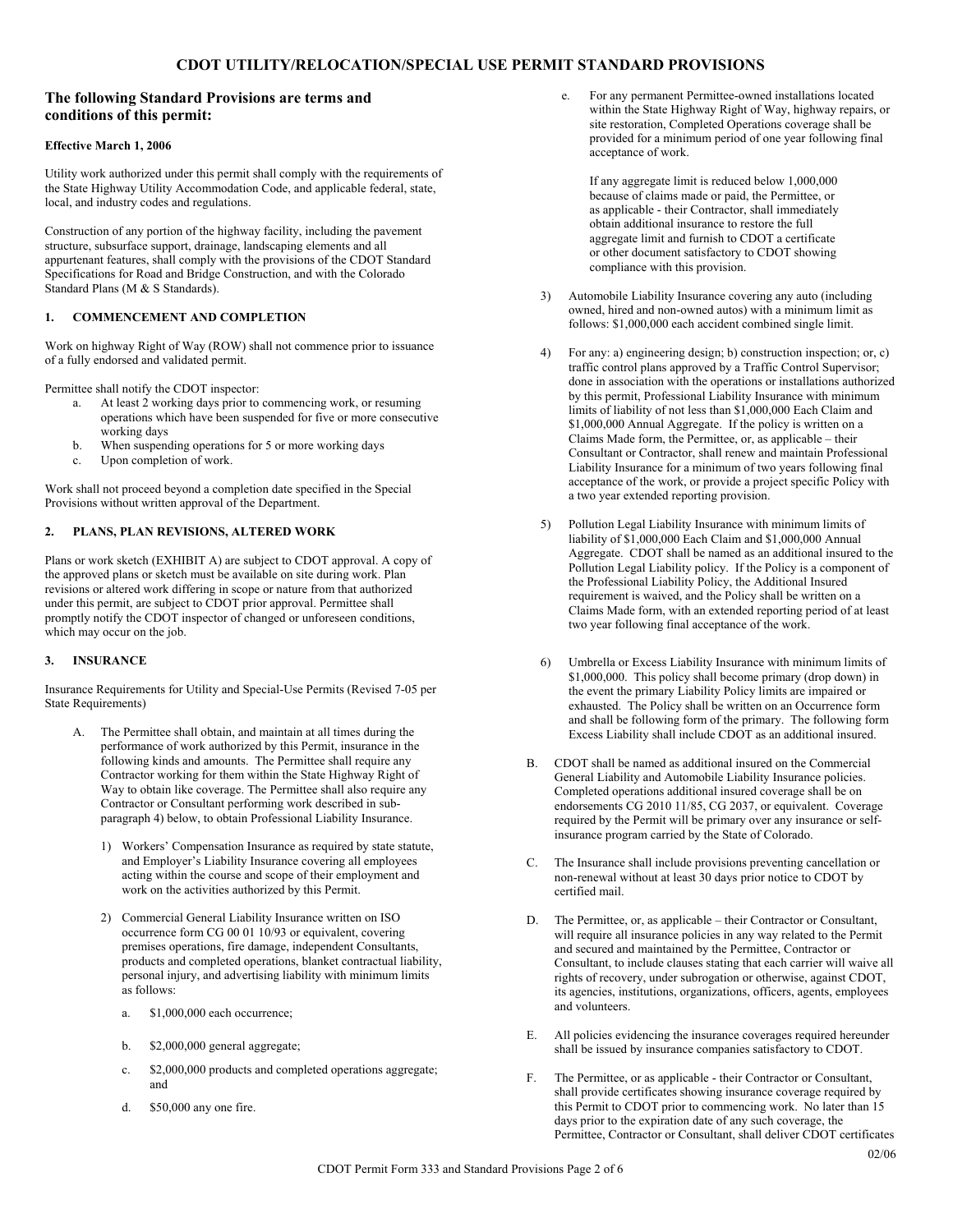of insurance evidencing renewals thereof. At any time during the term of this contract, CDOT may request in writing, and the Permittee, Contractor or Consultant, shall thereupon within 10 days supply to CDOT, evidence satisfactory to CDOT of compliance with the provisions of this section.

- G. Notwithstanding subsection A of this section, if the Permittee is a "public entity" within the meaning of the Colorado Governmental Immunity Act CRS 24-10-101, et seq., as amended ("Act'), the Permittee shall at all times during the term of this permit maintain only such liability insurance, by commercial policy or selfinsurance, as is necessary to meet its liabilities under the Act. Upon request by CDOT, the Permittee shall show proof of such insurance satisfactory to CDOT. Public entity Permittees are not required to name CDOT as an Additional Insured.
- H. If the Permittee engages a Contractor and/or Consultant to act independently from the Permittee on the permitted work, that Contractor and/or Consultant shall be required to provide an endorsement naming CDOT as an Additional Insured on their Commercial General Liability, Auto Liability, Pollution Legal Liability and Umbrella or Excess Liability policies.

## **4. WORK WHERE DEPARTMENT LACKS AUTHORITY**

Utility work within municipal boundaries (pursuant to 43-2-135 CRS), on certain public lands, or on private property, may require separate approval of the appropriate jurisdictional agency or property owner.

## **5. INSTALLATIONS ON FREEWAYS**

CDOT may permit utility accommodations on freeways, including but not limited to the Interstate System, only in accordance with Utility Accommodation Code provisions. Special case exceptions as defined therein may be permitted only in accordance with FHWA-approved Departmental policy.

## **6. JOINT USE ALTERNATIVES**

As directed or approved by CDOT, if necessary for the safe and efficient use of the ROW, Permittee shall utilize joint use facilities such as the placement of two or more separate lines in a common trench, or attachment to the same overhead support. The Permittee will be responsible for proper coordination with other affected utilities.

## **7. ATTACHMENT TO HIGHWAY STRUCTURES**

Permittee is responsible for designing structure attachments, subject to the approval of the CDOT Staff Bridge Design Engineer.

## **8. DRAINAGEWAYS AND WATERCOURSES**

The flow of water shall not ever be impaired or interrupted. Where possible, crossings of ditches, canals or water-carrying structures shall be bored or jacked beneath. Irrigation ditch or canal crossings require approval of the ditch company or owner. Permittee shall repair damage to any drainage facility to the satisfaction of the owner.

## **9. TRAFFIC CONTROL PLAN**

- a. Prior to commencing work, the Permittee shall develop and submit to the Department for acceptance, a Traffic Control Plan (TCP) for any accommodation work that will affect traffic movement or safety. The Permittee shall implement the TCP and utilize traffic control devices as necessary to ensure the safe and expeditious movement of traffic around and through the work site.
- b. The Permittee shall develop the TCP, and Methods of Handling Traffic (MHT's) included therein, in conformance with the Manual on Uniform Traffic Control Devices (MUTCD), the Colorado Supplement thereto adopted by the Commission pursuant to sections 42-4-104 and 42-4-105 CRS, the Department's standard specifications for temporary traffic control and the Department's

standard plans for signing - Standard Plans S 630-1 and S 630-2. The TCP shall include provisions for the passage of emergency vehicles through the work zone, and shall conform to the requirements of the Americans with Disabilities Act. The TCP and MHT's shall contain sufficient detail to demonstrate conformity with all applicable requirements.

- c. The Permittee shall have a competent person at the work site at all times in responsible charge of temporary traffic control. In situations where the TCP goes beyond any Typical Application shown in the MUTCD, or particularly dangerous roadway or traffic conditions exist, the Department may require the Permittee to have a Traffic Control Supervisor (TCS) develop or approve the TCP or to have a TCS on-site during work. The TCS shall be certified as a worksite traffic supervisor by either the American Traffic Safety Services Association (ATSSA) or the Colorado Contractors Association (CCA), and shall have a current CDOT flaggers' certification card. The TCS shall be responsible for the planning, preparation, coordination, implementation, and inspection of the TCP.
- d. The Permittee shall not start the permitted work before the Department accepts the TCP.
- e. The Department may review and order changes to the TCP and MHT's during performance of the work, as required.
- f. The Permittee shall comply with the TCP at all times during performance of the work.
- g. The Permittee shall keep a copy of the TCP at the work site at all times during performance of the work for inspection.
- h. The TCP shall ensure that closure of intersecting streets, road approaches and other access points is minimized. On heavily traveled highways, the Department will not permit operations that interfere with traffic during periods of peak traffic flow.
- i. When Permittee operations coincide with highway construction or maintenance operations, the Permittee shall develop and implement the TCP in cooperation and coordination with the highway agency and/or its contractors and as otherwise directed by the Department in the permit.
- j. All flaggers shall have a current CDOT flagger certification card and shall be capable of communicating with the traveling public and others at the work site.

## **10. NCHRP 350 CRASHWORTHINESS REQUIREMENTS FOR WORK ZONE TRAFFIC CONTROL DEVICES**

Work zone devices designated by FHWA as: Category I, including but not limited to single-piece drums, tubes, cones and delineators; Category II, including but not limited to barricades, vertical panels with light, drums or cones with light, portable sign supports, intrusion detectors and type III barricades; or as Category III, including but not limited to concrete barriers, fixed sign supports, crash cushions, and other work zone devices not meeting the definitions of Category I or II; shall meet NCHRP 350 crash test requirements. The Permittee, or their contractor shall obtain and make available upon request, the manufacturer's written NCHRP 350 certification, or as applicable, the FHWA Acceptance Letter, for each type of device. FHWA Acceptance Letters for Category II or Category III Work Zone Devices may be accessed through the FHWA website at

http://safety.fhwa.dot.gov/roadway\_dept/road\_hardware/wzd.htm

## **11. WORKER SAFETY AND HEALTH**

a. All workers within the State Highway right of way shall comply with their employer's safety and health policies/procedures and all applicable U.S. Occupational Safety and Health Administration (OSHA) regulations - including, but not limited to the applicable sections of 29 CFR Part 1910 - Occupational Safety and Health Standards and 29 CFR Part 1926 - Safety and Health Regulations for Construction.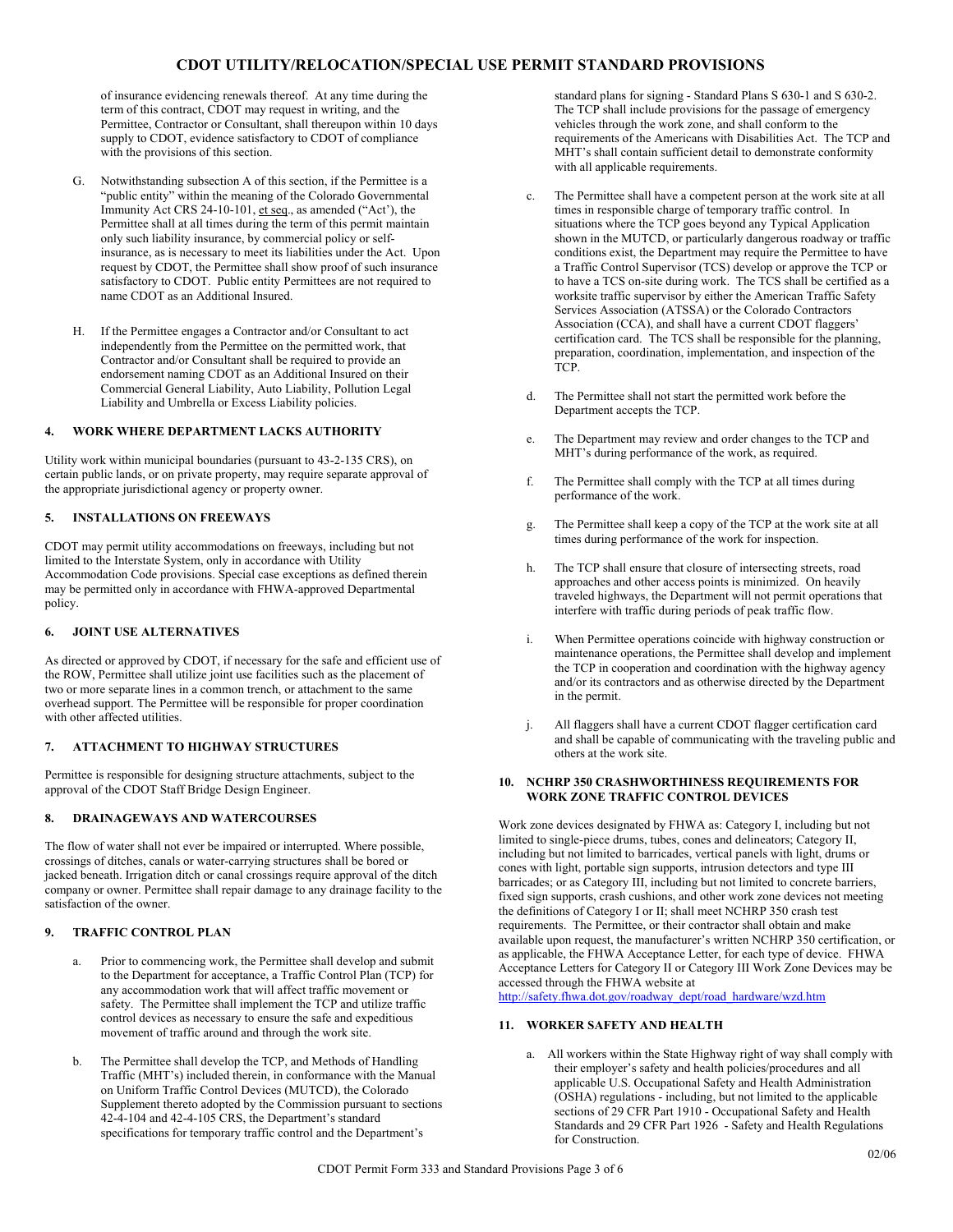- b. Personal protective equipment (PPE) (e.g. head protection, footwear, high visibility apparel, safety glasses, hearing protection, respirators, gloves, etc.) shall be worn as appropriate for the work being performed, and as specified in regulation. At a minimum, all workers in the SH ROW, except when in their vehicles, shall wear the following personal protective equipment:
	- 1) Head protection that complies with the ANSI Z89.1standard;
	- 2) At all construction sites or whenever there is danger of injury to feet, workers shall comply with OSHA's PPE requirements for foot protection per 29 CFR 1910.136, 1926.95, and 1926.96. If required, such footwear shall meet the requirements of ANSI Z41;
	- High visibility apparel, which shall, at a minimum comply with the Class 2 specifications of the ANSI/ISEA 107standard. Class 3 apparel shall be considered for use at night or in particularly hazardous situations.
	- 4) The most recent version of the ANSI standards listed above shall apply.

#### **12. ADA REQUIREMENTS**

The Permittee shall comply with the applicable provisions of the Americans With Disabilities Act, with respect to both permanent facilities installations and temporary work zones.

#### **13. CLEAR ROADSIDE CONSIDERATIONS**

- CDOT is committed to provide a roadside area that is as free as practical from nontraverseable hazards and fixed objects ("clear zone"). New above ground installations may be permitted within the clear zone only upon a showing that no feasible alternate locations exist. Permittee must utilize appropriate countermeasures to minimize hazards.
- b. Permittee shall remove materials and equipment from the highway ROW at the close of daily operations. The traffic control plan must include protective measures where materials and equipment may be stored on ROW. Protection of open trenches and other excavations within highway ROW shall be addressed in the Permittee's traffic control plan. All excavations shall be closed at the end of daily operations, and no open excavation will be allowed in the clear zone after dark. The Permittee agrees to promptly undertake mitigating or corrective actions acceptable to the Department upon notification by CDOT that the installation permitted herein has resulted in a hazardous situation for highway users.

#### **14. GENERAL CONSTRUCTION REQUIREMENTS**

- a. Work shall not be performed at night or on Saturdays, Sundays, or holidays without prior authorization or unless otherwise specified in this permit. CDOT may restrict work on ROW during adverse weather conditions or during periods of high traffic volume.
- b. Those areas within ROW, which must be disturbed by permit operations, shall be kept to a practical minimum. Permittee shall not spray, cut, or trim trees or other landscaping elements within highway ROW, unless such work is otherwise specified in this permit, or clearly indicated on the approved plans. Cleated or tracked equipment shall not work on or move over paved surfaces without mats, or pads on tracks.
- c. Material removed from any portion of the roadway prism must be replaced in like kind with equal or better compaction. Segregation of material is not permitted. The permitted facility shall be of durable materials in conformity with accepted practice or industry standards, designed for long service life, and relatively free from routine servicing or maintenance.
- d. Construction or compaction by means of jetting, puddling, or water flooding is prohibited within all highway ROW.
- e. Thrust blocks are required on all vertical and horizontal bends in pressure pipes.
- f. Meters shall not be placed on highway ROW except within corporate limits where municipal regulations allow such use.

#### **15. ALIGNMENT, COVER, CLEARANCE**

- a. Location and alignment of Permittee's facilities shall only be as specified in this permit or as otherwise indicated in the approved plans or work sketch (EXHIBIT A).
- b. Parallel installations will not be permitted within roadways (including curbing and/or shoulders) or median areas, except within corporate boundaries, subject to municipal regulations.
- c. Parallel installations should be located as near as practicable to the ROW line. Crossings shall be as nearly perpendicular to the highway as feasible.
- d. Where no feasible alternate locations exist, the Department may permit parallel installations along roadside areas within 15 feet from edge of shoulder or back of curb. In these cases, the facility must be so located and safeguarded as to avoid potential conflict with necessary highway appurtenances (signs, guard rail, delineators, etc.). Specific safeguards such as increasing depth of cover to 60 inches, capping, or encasement, shall be specified in this permit's Special Provisions.
- e. Parallel installations shall follow a uniform alignment, wherever practical. Due consideration must be given to conserving space available for future utility accommodations. The standard allowable deviation from the approved horizontal alignment is  $\pm$  18 inches.
- f. Minimum cover shall conform to the Special Provisions. Normal specified cover will be 48 inches or greater; reduced cover may be approved where site conditions warrant, subject to other safeguards as may be specified or approved in the permit. Minimum overhead clearance shall conform to the Special Provisions, consistent with Utility Accommodation Code criteria.

#### **16. PAVEMENT CUTS AND REPAIRS**

Paved surfaces shall not be cut unless otherwise specified in this permit. No more than one half the width of the roadbed may be opened at a time, when otherwise permitted. Pavement shall be sawed or wheel-cut to a neat line. Pavement shall be replaced to a design equal to or greater than that of the surrounding undisturbed pavement structure. Pavement repair shall conform to the Special Provisions or the approved plans.

## **17. BORING, JACKING, ENCASEMENT**

Unless otherwise specified, buried crossings shall be bored or jacked beneath the roadway, at least from toe of slope to toe of opposite slope. Portals for untrenched crossings more than 5 feet in depth shall be bulk headed in conformance with OSHA construction and safety standards. Portal limits of untrenched crossings shall be established safely beyond the highway surface and clear zone and in no case shall the lateral distance from the surfaced area of the highway to the boring or jacking pit be less than the vertical difference in elevation between such surface and the bottom of the pit. Water jetting or tunneling is not permitted. Water assisted boring may be permitted as determined by the CDOT Inspector. Boring hole shall be oversized to the minimum amount required to allow pull-through of the conduit being installed. Resultant voids shall be grouted or otherwise backfilled, subject to CDOT approval. Ends of bored sections shall not be covered before being inspected. Encasement shall be consistent with Utility Accommodation Code provisions. CDOT may require protective casing for shallow installations or certain conduit materials. Encased crossings shall extend at least from toe of slope to toe of slope, or the full width between access-control lines on freeways, including the Interstate System.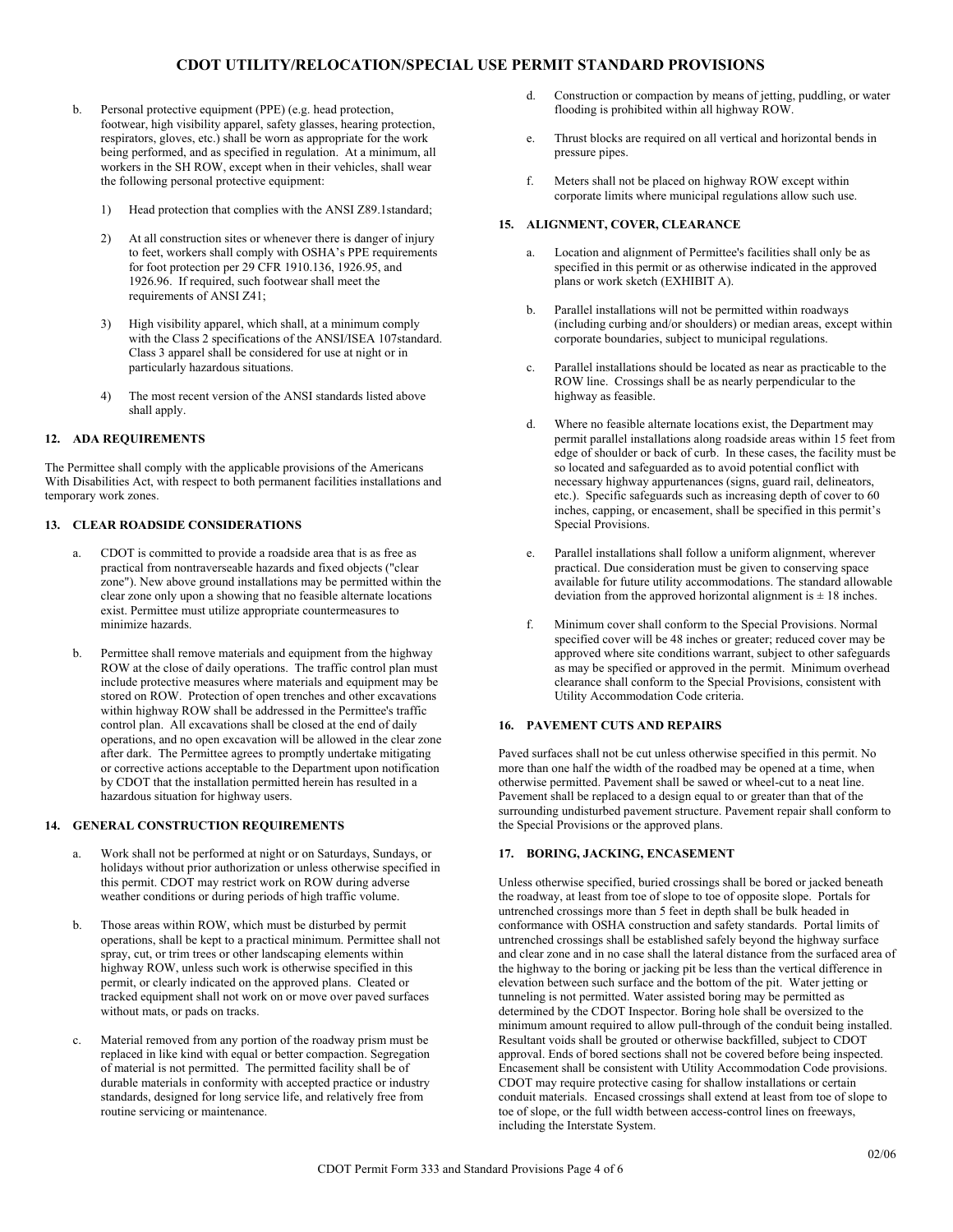## **18. INSPECTION AND ACCEPTANCE**

- a. CDOT will determine the extent of inspection services necessary for a given installation. Permittee shall attend final inspection as may be required. If the initial performance of permitted work was unacceptable, as determined by the Department, the Permittee shall perform any reconstruction or improvement of that work as ordered by the Department, in a timely manner and prior to any further construction. If permitted operations are not being carried out in compliance with the terms and conditions of this permit, the Department may order the Permittee to perform whatever corrective measures are necessary to attain compliance with the permit. If there is an immediate danger to the public's health, safety or welfare, the Department may order the Permittee to cease all operations and if necessary, to remove all equipment and facilities from the SHROW.
- b. Final acceptance does not relieve Permittee of maintenance obligations toward those elements of the highway facility constructed under this permit. Final acceptance begins the two-year warranty period (see requirement under "Operation and Maintenance" below).

## **19. ENVIRONMENTAL CLEARANCES/PERMITS**

- a. It is the responsibility of the Permittee to determine which environmental clearances and/or regulations apply to their activities and to obtain any clearances that are required directly from the appropriate regulatory agency prior to commencing work. Please refer to or request a copy of the "CDOT Environmental Clearance Information Summary" (ECIS) for details. The ECIS may be obtained from CDOT Permitting Offices or may be accessed via the CDOT webpage at http://www.dot.state.co.us/UtilityProgram/Forms.cfm. Failure to comply with regulatory requirements may result in suspension or revocation of your CDOT permit, or enforcement actions by other agencies.
- b. The Special Provisions of this permit shall list any specific environmental clearances or permits that the Department has been notified by the Permittee or by the administering regulatory agency apply to the operations authorized by this permit. The Special Provisions shall require the Permittee obtain the listed environmental clearances/permits prior to beginning work.
- c. The Permittee shall comply with all requirements described in the CDOT Environmental Clearances Information Summary, including those pertaining to:
	- 1) Ecological Resources
	- 2) Cultural Resources
	- 3) Discharges of Stormwater or Process Water
	- 4) Hazardous Materials<br>5) Discharges of Dredge
	- 5) Discharges of Dredged or Fill Material
	- 6) Erosion and Sediment Control
	- 7) Disposal of Drilling Fluids
	- Concrete Washout
	- 9) Spill Reporting
	- 10) Transportation of Hazardous Materials
- d. Disturbance of any wildlife shall be avoided to the maximum extent practicable. If threatened or endangered species or archeological or historical artifacts are encountered during the progress of a project, work in the subject area shall be halted and the CDOT regional permitting office shall be contacted immediately for direction as to how to proceed.
- e. All discharges of stormwater or process water are subject to the applicable provisions of the Colorado Water Quality Control Act and the Colorado Discharge Permit Regulations.
- f. There shall be no disposal of hazardous materials in the state highway right of way. Solid waste shall be removed from the state highway right of way and disposed of at a permitted facility or

designated collection point (such as the Permittee's own dumpster). Drilling fluids must be disposed of as described in the ECIS.

- g. If pre-existing solid waste or hazardous materials contamination (including oil or gasoline contaminated soil, asbestos, chemicals, mine tailings, etc.) are encountered during the performance of work, the Permittee shall halt work in the affected area and immediately contact the CDOT regional permitting office for direction as to how to proceed.
- h. Spills shall be reported immediately using the CDOT Illicit Discharge Hotline (303) 512-4446. Spills on the highway, into waterways, or that may otherwise present an immediate danger to the public, shall be reported by calling 911 or the Colorado State Patrol at (303) 239-4501, and the Colorado Department of Public Health and Environment at 1-(877) 518-5608.

## **20. RESTORATION OF RIGHT OF WAY**

Prior to final acceptance, all disturbed portions of highway right of way shall be cleaned up and restored to their original condition, subject to CDOT approval. Seeding, sodding, and planting shall be as specified, or otherwise approved by CDOT. Construction, maintenance and watering requirements shall conform to the CDOT Standard Specifications. Where landscape restoration must be delayed due to seasonal requirements, such work may be authorized by separate permit. Permittee shall use only certified weed-free seed and mulch. Permittee shall clean equipment before transporting it into or out of the state to prevent the migration of noxious weeds.

#### **21. OPERATION AND MAINTENANCE**

- a. Permittee agrees to own and maintain the installation permitted herein. The facility shall be kept in an adequate state of repair and maintained in such a manner as to cause the least interference with the normal operation and maintenance of the highway.
- b. If any element of the transportation facility, constructed or replaced as a condition of this permit, fails within 24 months due to improper construction or materials, Permittee shall make all repairs immediately as notified in writing by CDOT.
- c. Routine, periodic maintenance and emergency repairs may be performed under the general terms and conditions of this permit. CDOT shall be given proper advance notice whenever maintenance work will affect the movement or safety of traffic. In an emergency, the CDOT Region office and the State Patrol shall immediately be notified of possible traffic hazards. Emergency procedures shall be coordinated beforehand, where possible.
- d. Maintenance activities requiring new excavation or other disturbance within highway ROW may require separate permit. Where highway construction or maintenance operations so require, Permittee will shut off lines, remove all combustible materials from the highway right of way, or provide other temporary safeguards.

## **22. MARKERS, LOCATION AIDS, LOCATION ASSISTANCE**

- The utility shall take all practical measures to ensure that buried utility facilities are surface-detectable by standard geophysical methods. Where the utility facilities, by the nature of their material properties, burial depth or other factors, may by themselves not be surface-detectable, the utility shall, where feasible, incorporate detection wire or other detection aids in the installation of those facilities. In instances where detection aids are not feasible or would be ineffective and surface-detectability cannot be ensured, surface markers shall be installed as directed by the Department and as-constructed plans and showing the accurate horizontal and vertical location of the buried facilities shall be provided to the Department.
- b. All plowed or trenched installations must include color-coded (using the American Public Works Association color coding system) warning tape placed not less than 12 inches vertically above